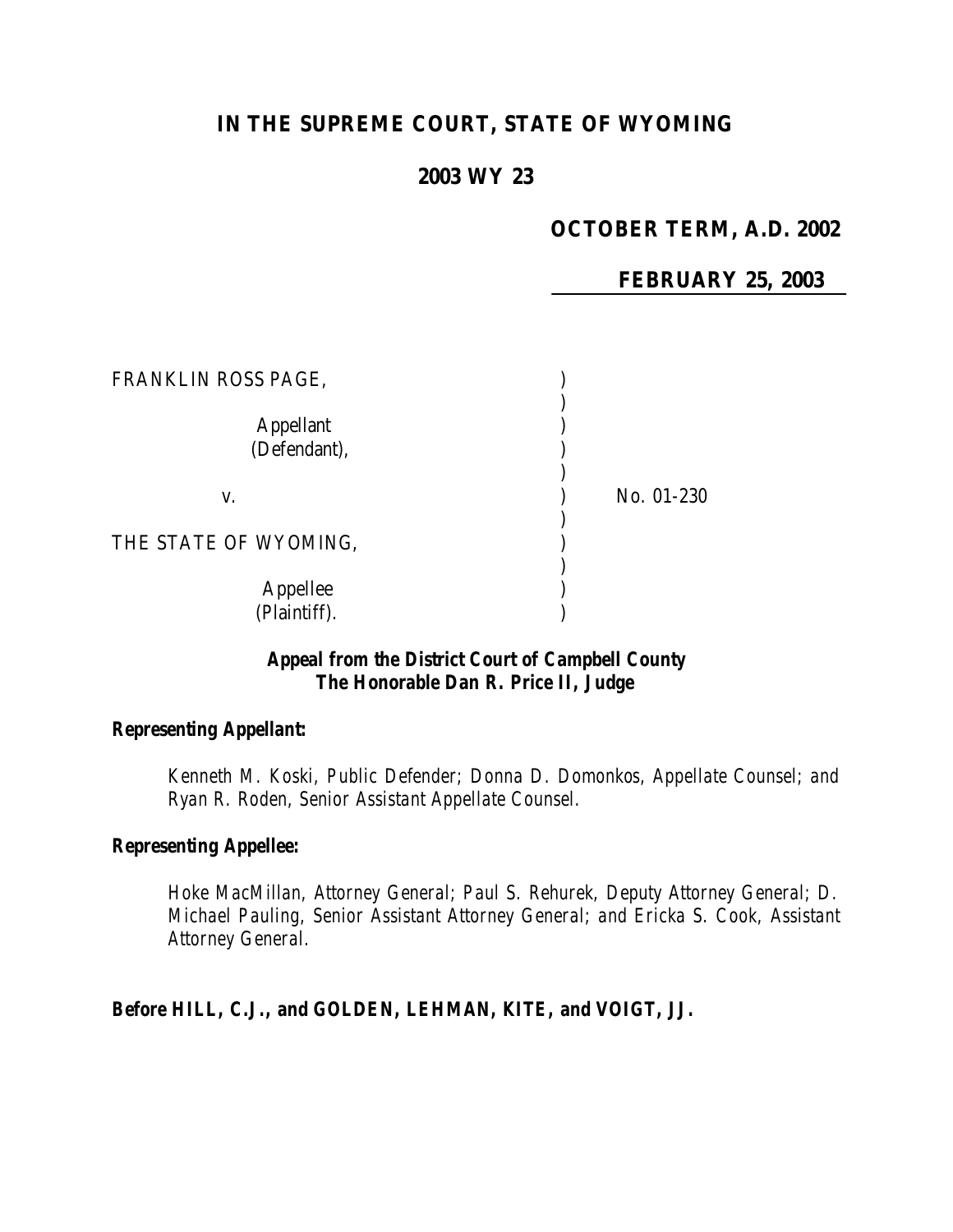## **VOIGT, Justice.**

[¶1] A jury convicted the appellant, Franklin Ross Page (Page), of felony possession of marijuana, in violation of Wyo. Stat. Ann. § 35-7-1031(c)(i)(A) (LexisNexis 2001). Page was sentenced to the custody of the Department of Corrections for a period of fifteen to thirty months. Page contends in this appeal that his trial counsel was ineffective in failing to move to suppress evidence obtained during a search of Page's residence. Page argues that such a motion would have been granted because the affidavit submitted in support of the warrant did not establish probable cause to search.

[¶2] We reverse.

## **ISSUES**

[¶3] The issues presented in this case are:

1. Whether defense counsel rendered ineffective assistance of counsel in failing to move to suppress evidence seized during a search of Page's residence?

2. Whether the judicial officer who issued the search warrant erred as a matter of law because the affidavit presented in support of the warrant did not establish probable cause to search?

## **FACTS**

[¶4] In early 2001, Page was living at a residence in Gillette with his girlfriend and his girlfriend's daughter. On March 6, 2001, a Campbell County Sheriff's deputy went to the residence to perform a welfare check on the child. His purpose was to ascertain the living conditions in the residence. Upon the deputy's arrival, the child's mother allowed him to enter the residence. Page was present. The deputy inspected the residence and made arrangements for the girl to reside with relatives until conditions in the residence could be improved.

[¶5] During the course of the inspection, the deputy noticed a pipe fitting with a ducttaped handle in the entry room. He picked it up, noticed burnt residue on the end, and asked what it was. Page replied that he used it to smoke tobacco. The deputy then asked Page if there were other similar pipes in the residence. Page produced another pipe, which he again said was used to smoke tobacco. Upon the deputy's assertion that the pipes did not smell like tobacco, Page admitted that he had smoked marijuana from the second pipe. The deputy then called another deputy to secure the premises while he obtained a search warrant.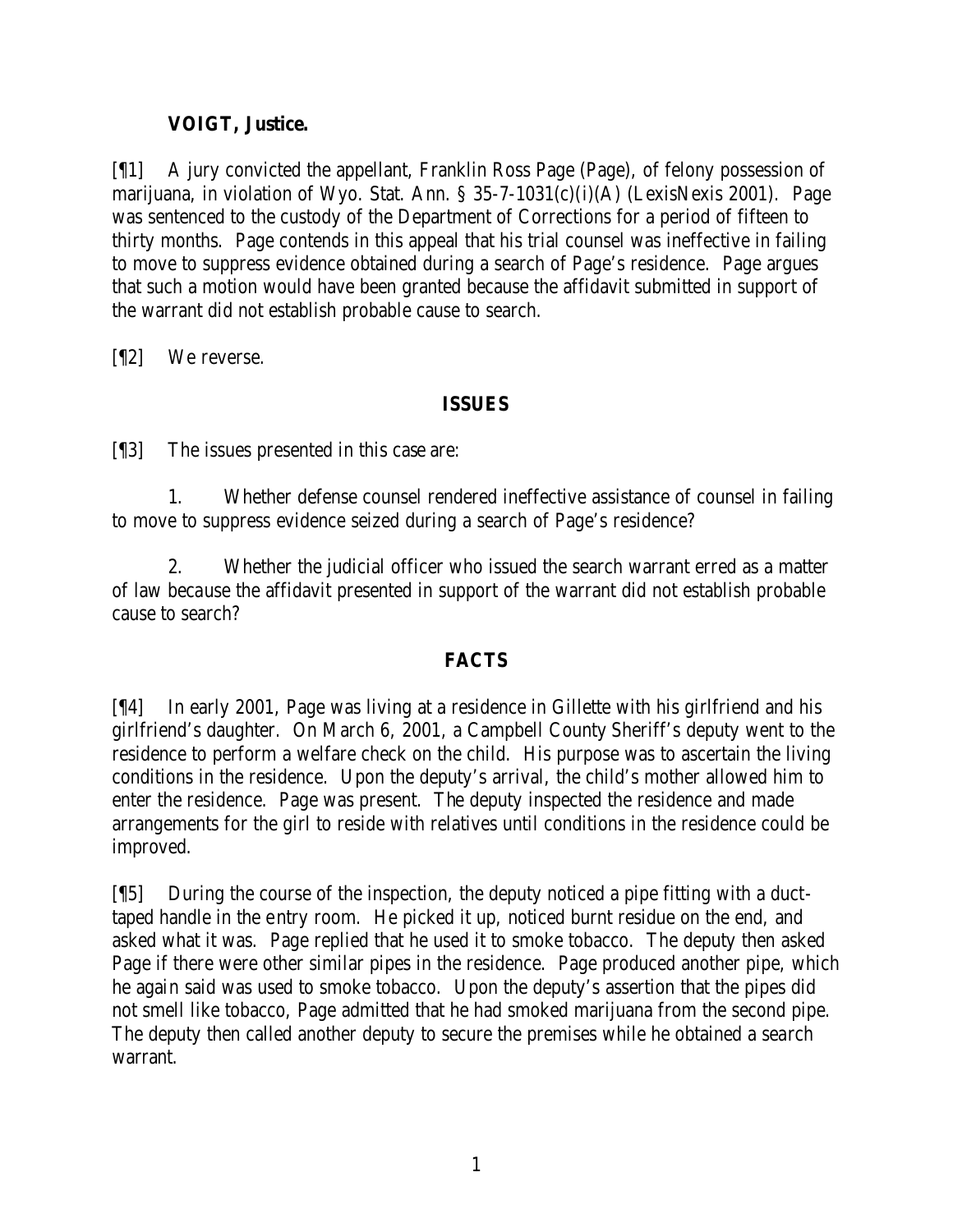[¶6] A circuit court judge issued a warrant to search Page's residence, based on the deputy's four-page affidavit. During the ensuing search, numerous items identified as drug paraphernalia, plus about .11 grams of marijuana, were seized. After his arrest, and after being advised of his "Miranda rights," Page admitted that the marijuana was his. The pipes seized before the warrant was obtained, the items seized after the warrant was obtained, and Page's admission that the marijuana was his were the State's primary evidence against Page at trial.

## **THE AFFIDAVIT**

[¶7] In four separately numbered paragraphs, the deputy's affidavit set forth the following information:

- The affidavit was being submitted with personal knowledge, based upon information and belief.
- The affiant was a fourteen-year veteran of the Sheriff's Office and a certified peace officer.
- The affiant had received training in controlled substance investigation and had instructed classes at the Wyoming Law Enforcement Academy on drug identification.
- The affiant believed that the following evidence of a crime was being concealed at Page's residence: "controlled substance(s), including but not limited to marifiluana, scales, U.S. currency, pipes, packaging materials, telephone tolls, ledgers, writings, cutting agents, rolling papers, other drug related paraphernalia, address books, storage unit records, and other items used in the furtherance of narcotics trafficking."
- The affiant had, on the same date, conducted a welfare check at the residence, during which he had learned the following information:
	- Page, his girlfriend, and the girlfriend's daughter lived there.
	- The three had been evicted from Squaw Valley Apartments and were in the process of fixing up the residence so they could live there.
	- There was a wood-burning stove in the den, with blistered paint on the wall behind it and melted plastic hanging from the ceiling.
	- Page admitted they were using extension cords to borrow electricity from the neighbors, there was no running water, the child bathed at the neighbor's house, the toilet is flushed by pouring water through it, and the pipes were frozen.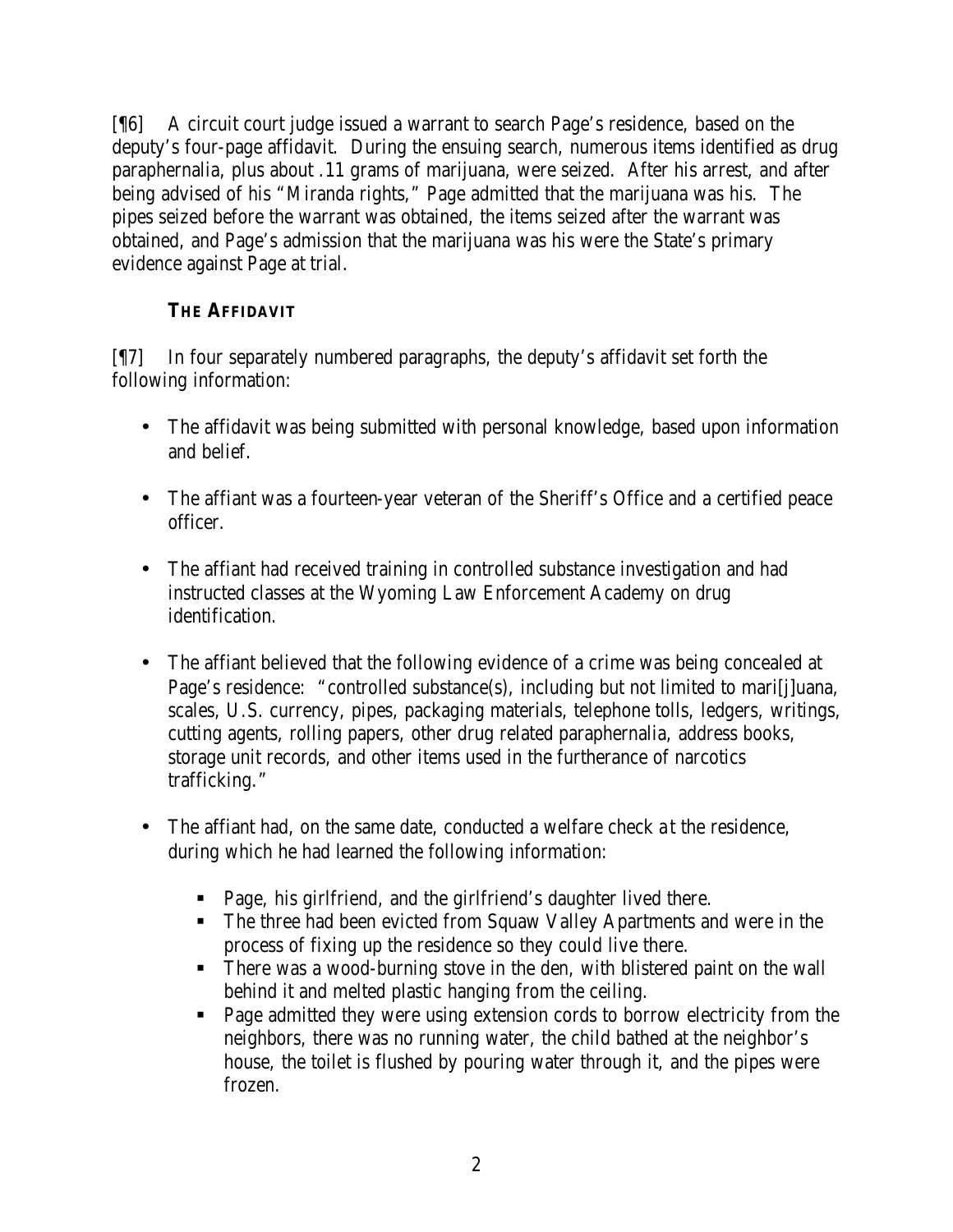- As he was leaving the residence after the welfare check, the affiant had observed a pipe fitting with a duct-taped handle with burnt residue in the end protruding from the inner core of a toilet paper roll. In answer to the affiant's questions, Page allowed the affiant to look at the pipe, indicated that he used it to smoke tobacco, and produced another similar pipe with burnt residue.
- Another deputy and his "K-9 companion" then responded to the deputy's request for back-up assistance. Page refused the second deputy's request for permission to search the residence. That deputy then secured the residence while the affiant sought a search warrant.
- The affiant knows the following from his experience and training, and from information shared by other agents:
	- During the course of most searches for controlled substances pursuant to a search warrant, items of identification such as driver's licenses, and documents such as phone bills, rent receipts, checks, canceled mail envelopes, utility bills, ledgers, and personal written diaries and electronic digital diaries are often discovered, and which items are later useful in identifying the persons responsible for a crime and are used as evidence to prosecute those persons.
	- While executing search warrants for controlled substances, it is common to find persons on the premises and that those persons often are found to have controlled substances and/or evidence of controlled substance violations on their persons due to their association either as customers or other dealers, which is why they are found at the premises of someone who is dealing in controlled substances/narcotics.
- The affiant has seen the following from his years in law enforcement:
	- Persons involved in controlled substance(s) use and/or sales generally have also been associated with other controlled substances such as marijuana and/or persons who use other controlled substances such as marijuana.
	- **•** Persons who use marijuana or have association with persons who are using marijuana generally have devices used to ingest the marijuana, including pipes, rolling papers, bongs and other devices.
- The affiant believes the following evidence of crime is being concealed at the Page residence: "controlled substance(s), including but not limited to marifiluana, scales, U.S. currency, pipes, packaging materials, telephone tolls, ledgers, writings, cutting agents, rolling papers, other drug related paraphernalia, address books, storage unit records, and other items used in the furtherance of narcotics trafficking."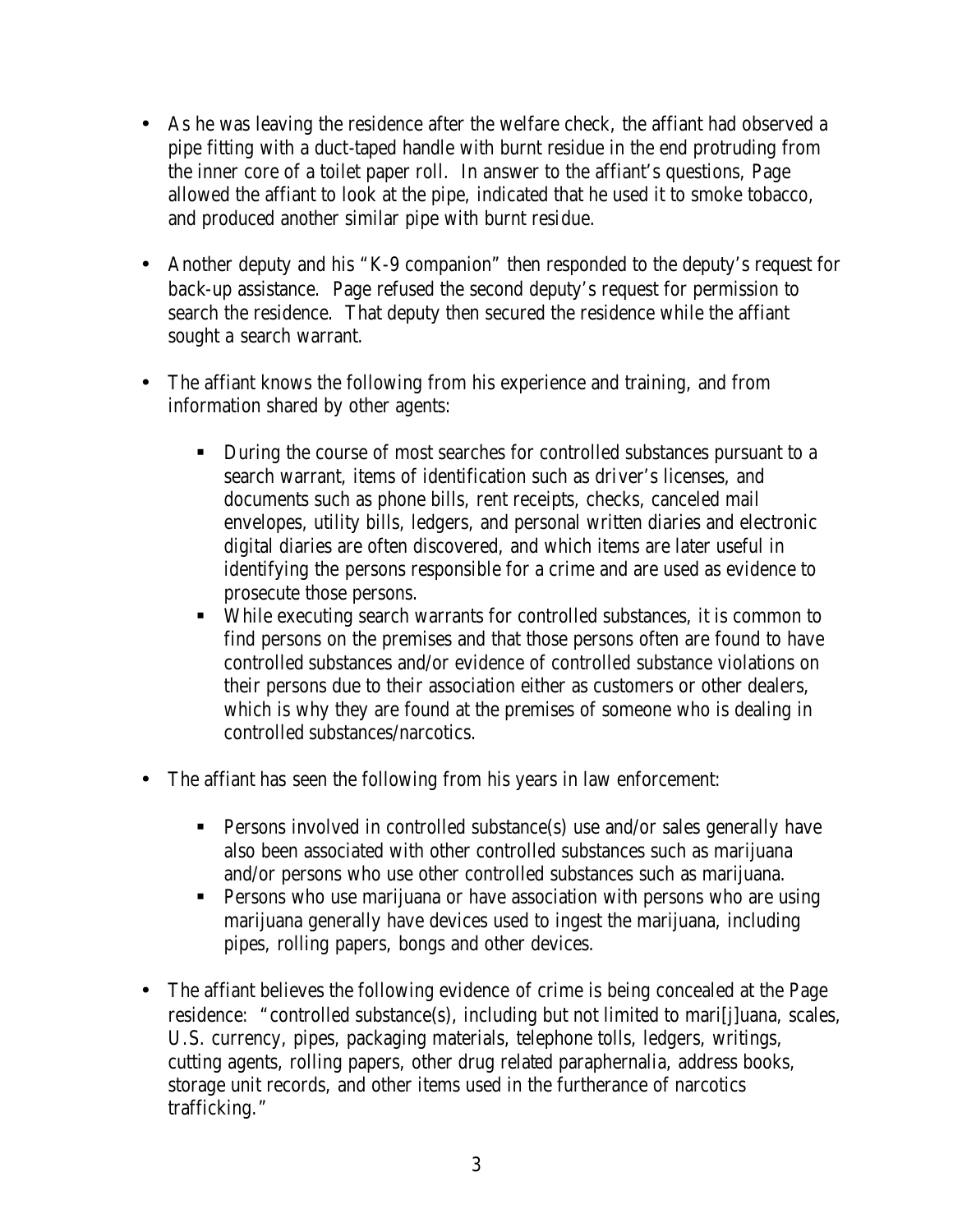#### **STANDARD OF REVIEW**

[¶8] We have recently repeated our well-established standard for reviewing claims of ineffective assistance of counsel:

> "'When reviewing a claim of ineffective assistance of counsel, the paramount determination is whether, in light of all the circumstances, trial counsel's acts or omissions were outside the wide range of professionally competent assistance. *Herdt v. State*, 891 P.2d 793, 796 (Wyo.1995); *Starr v. State*, 888 P.2d 1262, 1266- 67 (Wyo.1995); *Arner v. State*, 872 P.2d 100, 104 (Wyo.1994); *Frias v. State*, 722 P.2d 135, 145 (Wyo.1986). The reviewing court should indulge a strong presumption that counsel rendered adequate assistance and made all significant decisions in the exercise of reasonable professional judgment. *Herdt*, at 796; *Starr*, at 1266; *Arner*, at 104; *Strickland v. Washington*, 466 U.S. 668, 689, 104 S.Ct. 2052, 2065, 80 L.Ed.2d 674 (1984).

> Under the two-prong standard articulated in *Strickland* and *Frias*, an appellant claiming ineffective assistance of counsel must demonstrate on the record that counsel's performance was deficient and that prejudice resulted. *Strickland*, 466 U.S. at 687, 104 S.Ct. at 2064; *Starr*, at 1266; *King v. State*, 810 P.2d 119, 125 (Wyo.1991) (Cardine, J., dissenting); *Campbell v. State*, 728 P.2d 628, 629 (Wyo.1986); *Frias*, 722 P.2d at 145. In other words, to warrant reversal on a claim of ineffective assistance of counsel, an appellant must demonstrate that his counsel failed to "render such assistance as would have been offered by a reasonably competent attorney" and that "counsel's deficiency prejudiced the defense of [the] case." *Lower v. State*, 786 P.2d 346, 349 (Wyo.1990). "The benchmark for judging any claim of ineffectiveness must be whether counsel's conduct so undermined the proper functioning of the adversarial process that the trial cannot be relied upon as having produced a just result." *Strickland*, 466 U.S. at 686, 104 S.Ct. at 2064.'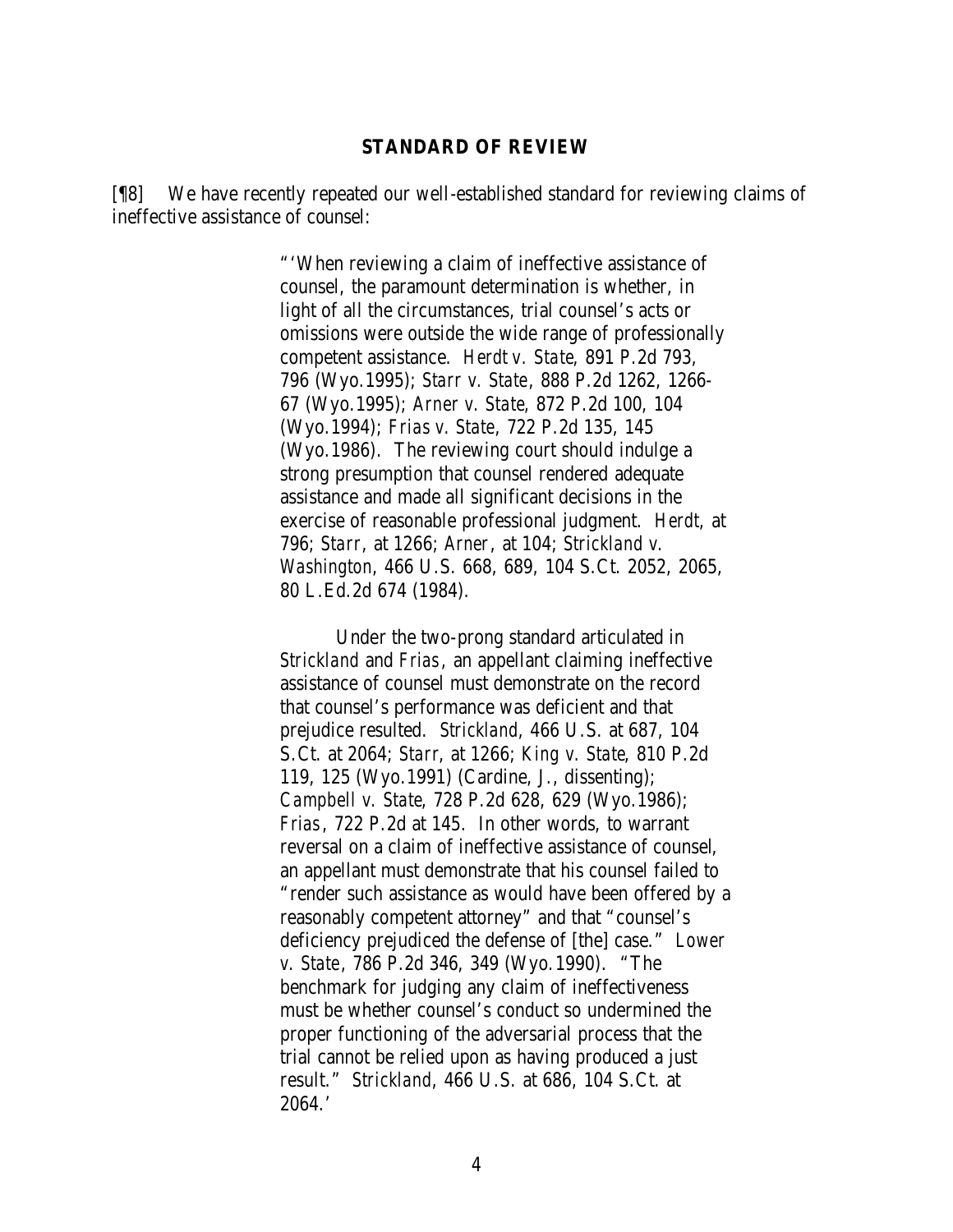*Chapman v. State*, 2001 WY 25, ¶ 6, 18 P.3d 1164, 1168-69 (Wyo.2001) (*quoting Grainey v. State*, 997 P.2d 1035, 1038- 39 (Wyo.2000))."

*Becker v. State*, 2002 WY 126, ¶ 12, 53 P.3d 94, 98-99 (Wyo. 2002) (*quoting Reyna v. State*, 2001 WY 105, ¶ 19, 33 P.3d 1129, 1134-35 (Wyo. 2001)). An appellant bears the burden of proving that counsel was ineffective. *Barkell v. State*, 2002 WY 153, ¶ 10, 55 P.3d 1239, 1242 (Wyo. 2002). Specifically, with reference to the allegations of this case, the failure to file a suppression motion does not constitute ineffective assistance of counsel *per se*. *Lancaster v. State*, 2002 WY 45, ¶ 58, 43 P.3d 80, 102 (Wyo. 2002). Prejudice to a defendant can only be shown where, had the motion been made, it would have been granted, and had the evidence been suppressed, "'only a limited amount of evidence was available to the prosecution to support a conviction.'" *Id.* at ¶ 59, 43 P.3d at 102 (*quoting Dickeson v. State*, 843 P.2d 606, 612 (Wyo. 1992)).

[¶9] Our recent jurisprudence reveals the development of a "separate state constitutional analysis" of search and seizure issues, emphasizing Wyo. Const. art. 1, § 4, which reads as follows:

> The right of the people to be secure in their persons, houses, papers and effects against unreasonable searches and seizures shall not be violated, and no warrant shall issue but upon probable cause, supported by affidavit, particularly describing the place to be searched or the person or thing to be seized.

*See Hixson v. State*, 2001 WY 99, 33 P.3d 154 (Wyo. 2001); *Cordova v. State*, 2001 WY 96, 33 P.3d 142 (Wyo. 2001); and *Vasquez v. State*, 990 P.2d 476 (Wyo. 1999). 1 Our review of the sufficiency of an affidavit supporting the issuance of a search warrant is *de novo*. *Hixson*, 2001 WY 99, ¶ 7, 33 P.3d at 157. In applying a "totality of the circumstances" test, we give deference to the probable cause determination of the judge issuing the warrant, and the appellant has the burden of proving, by a preponderance of the evidence, that his rights were violated. *Id.* The test is as follows:

<sup>&</sup>lt;sup>1</sup> The Fourth Amendment to the United States Constitution reads as follows:

The right of the people to be secure in their persons, houses, papers, and effects, against unreasonable searches and seizures, shall not be violated, and no Warrants shall issue, but upon probable cause, supported by Oath or affirmation, and particularly describing the place to be searched, and the persons or things to be seized.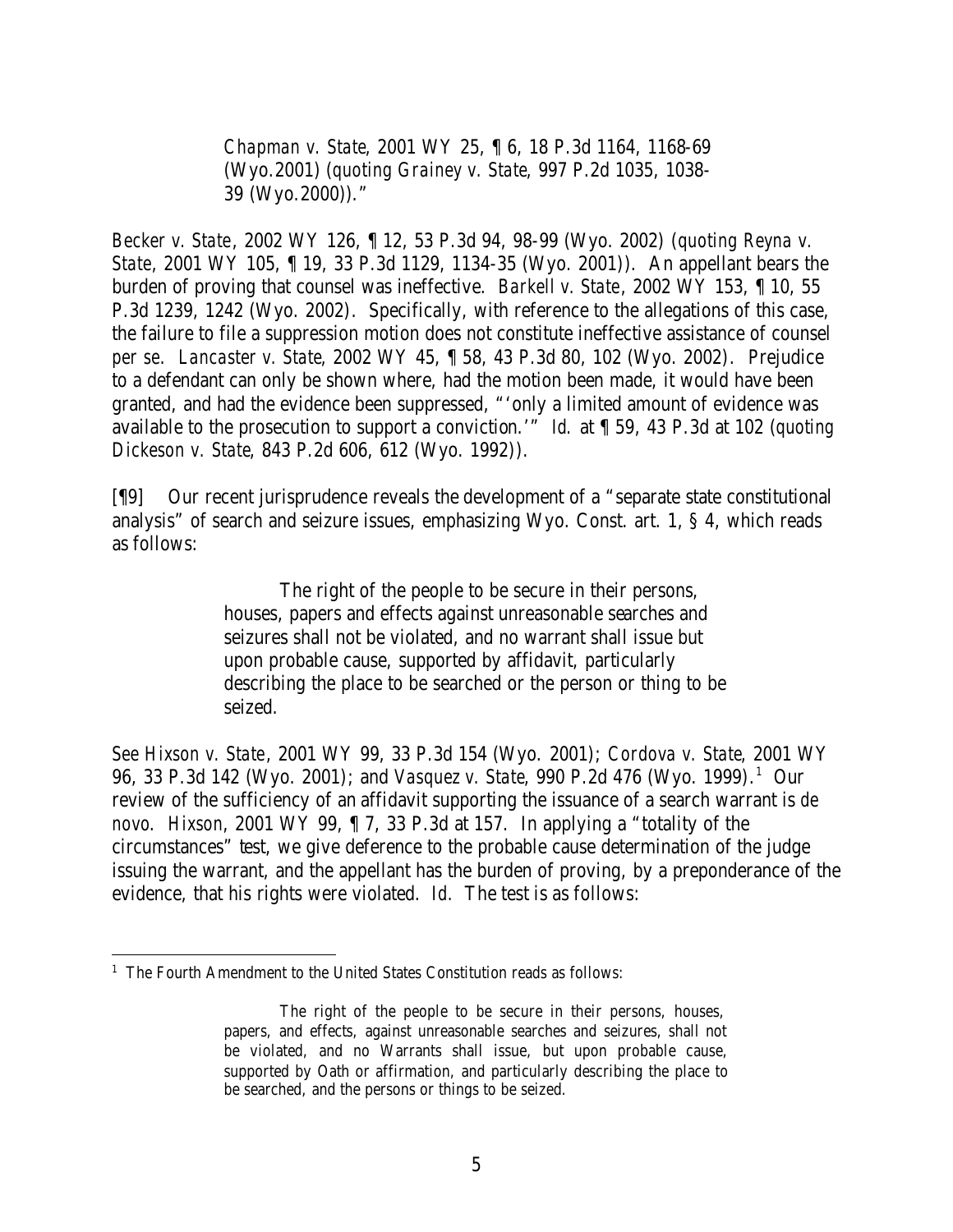"In order to issue a search warrant, the judge or magistrate must have a 'substantial basis' for concluding that probable cause exists. \* \* \* The judge or magistrate must be supplied with sufficient information to support his independent judgment that probable cause exists.  $* * *$  The affidavit 'must include facts sufficient to warrant a reasonably prudent and cautious man to believe that a crime has been committed and that there is evidence of the crime at the place to be searched.' \* \* \* While mere suspicion is not enough, certainty is not required. \* \* \*

There is a presumption of validity with respect to the affidavit supporting a search warrant. \* \* \* Furthermore, the affidavit is to be tested by much less vigorous standards than those governing the admissibility of evidence at trial.  $***$ The issuing judge's determination should be paid great deference upon appeal. \* \* \* Because of the preference for warrants, and the desire to encourage law enforcement personnel to seek warrants, any doubt should be resolved by sustaining the search."

*Id.* at  $\llbracket 6, 33 \rbrack$  *P.3d at 156-57.* Because the Wyoming Constitution, unlike the Fourth Amendment, requires an affidavit, rather than just an oath or affirmation, we have held that sufficient factual support for issuance of the wa rrant must be found within the affidavit, itself, and may not be provided by additional testimony at the time the warrant is issued. *Hixson*, 2001 WY 99, ¶ 7, 33 P.3d at 157; *Cordova*, 2001 WY 96, ¶ 13, 33 P.3d at 148. $^2$ 

#### **DISCUSSION**

[¶10] The deficiencies in the affidavit that was used to obtain the search warrant in this case are patent. To begin with, the affidavit states that the affiant's "personal knowledge" is based upon "information and belief," the latter standard having long been found wanting in this state. *Cordova*, 2001 WY 96, ¶ 16, 33 P.3d at 149; *State v. Peterson*, 27 Wyo. 185, 194 P. 342, 348 (1920). Next, while the affiant's training and experience are factors to be considered, especially in the context of a warrantless arrest or a warrantless search, they have less validity in determining the existence of probable cause for the issuance of a search warrant. *Cordova*, 2001 WY 96, 16, 33 P.3d at 149. That is because the judge<sup>3</sup>

<sup>2</sup> The affidavit may, however, be formally supplemented under W.R.Cr.P. 41(c). *See Hixson*, 2001 WY 99, ¶ 7 n.4, 33 P.3d at 157 n.4.

<sup>&</sup>lt;sup>3</sup> We use the word "judge" as a general term to include all judicial officers.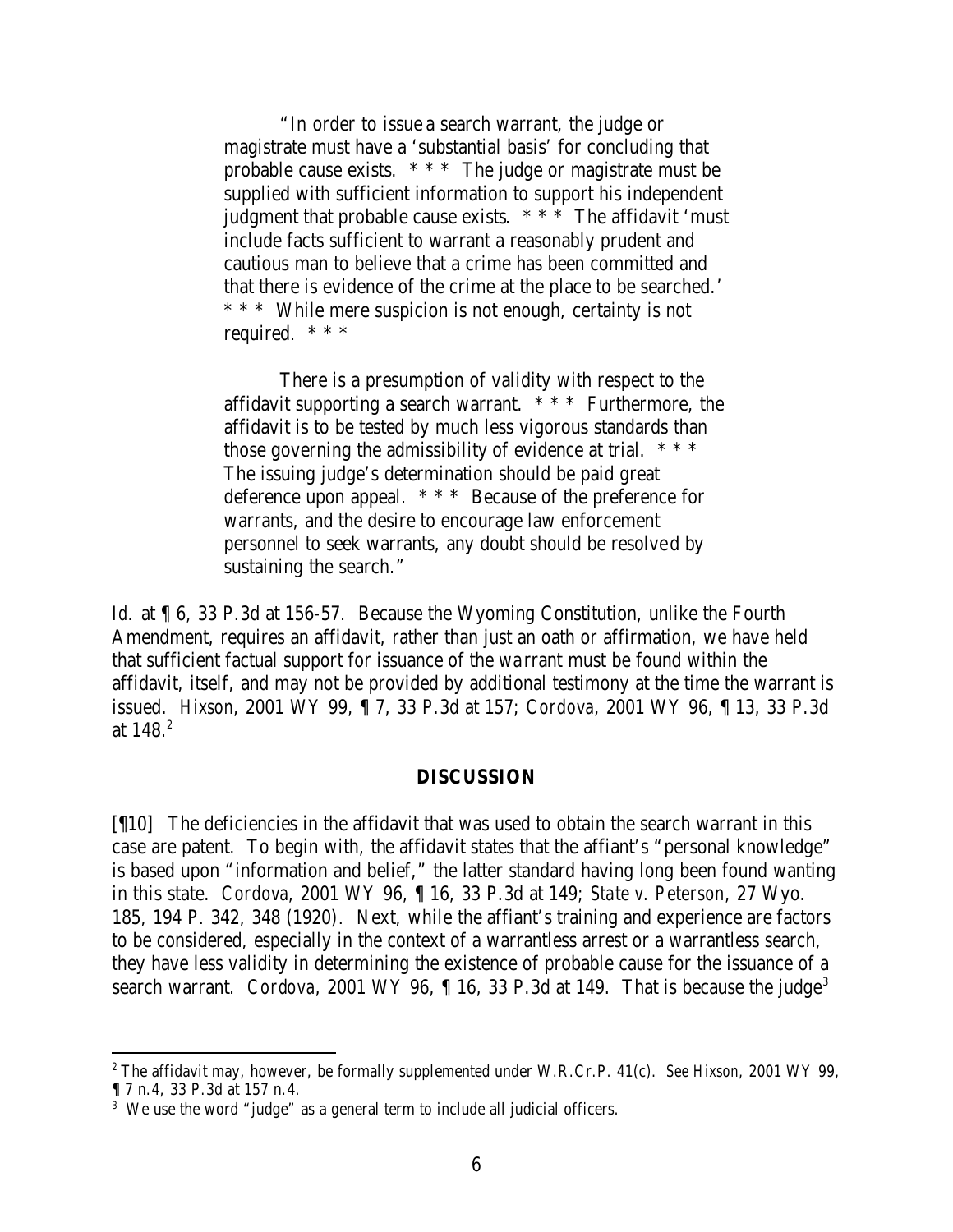is the one charged with making the ultimate determination; he may not simply rely on the claimed expertise of law enforcement officials. *Id.*

[¶11] There is nothing factual within the affidavit to support the paragraphs detailing what the affiant "believes" and "knows" about what he is likely to find if the search is authorized. Indeed, these paragraphs appear to be "boilerplate" taken from a form intended for use when a search of a known drug **dealer's** premises is contemplated.<sup>4</sup> Similarly, the paragraphs setting forth the results of the welfare inspection, and noting the presence of the second deputy and his dog, present no facts from which a detached judge could infer the presence of controlled substances or any other evidence of a crime. In particular, a refusal to consent to a search may not form any part of the basis for probable cause to search. *United States v. Skidmore*, 894 F.2d 925, 927 ( $7<sup>th</sup>$  Cir. 1990); *State v. Washington*, 623 So.2d 392, 397 (Ala.App. 1993). *See also United States v. Manuel*, 992 F.2d 272, 274 (10th Cir. 1993); *State v. Moreno*, 619 So.2d 62, 66 (La. 1993); and *Garcia v. State*, 103 N.M. 713, 712 P.2d 1375, 1376 (1986).

[¶12] The only relevant facts contained in the affidavit in the present case are those set out in the paragraph describing the two pipe fittings with duct-taped handles and burnt residue. And there is no indication in the affidavit that the pipes were used to ingest marijuana or any other controlled substance.<sup>5</sup> Page claimed he used them to smoke tobacco. The affiant makes no claim to the contrary, either based on his observations or his training and experience. It is certainly "too much of a leap" to allow the issuing judge to speculate that the affiant must have thought the pipes were used to ingest controlled substances.

[¶13] In the hierarchy of protection against unreasonable searches and seizures, the location deserving the highest level of protection is the personal residence. In this area of the law, a man's home truly is his castle. *Peterson*, 194 P. at 345. A citizen's expectation of privacy, which is the starting point for analyzing the question of the reasonableness of a search or seizure, is certainly at its highest level in his home. For that reason, it is imperative in cases of residential searches that we keep in mind the limitations upon the deference we are to afford to the findings of the judge issuing a search warrant.

> This deference places the burden of establishing a constitutional violation by a preponderance of the evidence on parties claiming that their rights were violated. However, it is

> > "not to be employed to blindly sustain the actions of the magistrate or to place any reviewing court in a position

 <sup>4</sup> The lack of care in construction of the affidavit is evidenced by the fact that ten lines of such boilerplate are repeated in two separate paragraphs.

<sup>5</sup> Inexplicably, Page's alleged admission that he used the second pipe to smoke marijuana was not mentioned in the affidavit.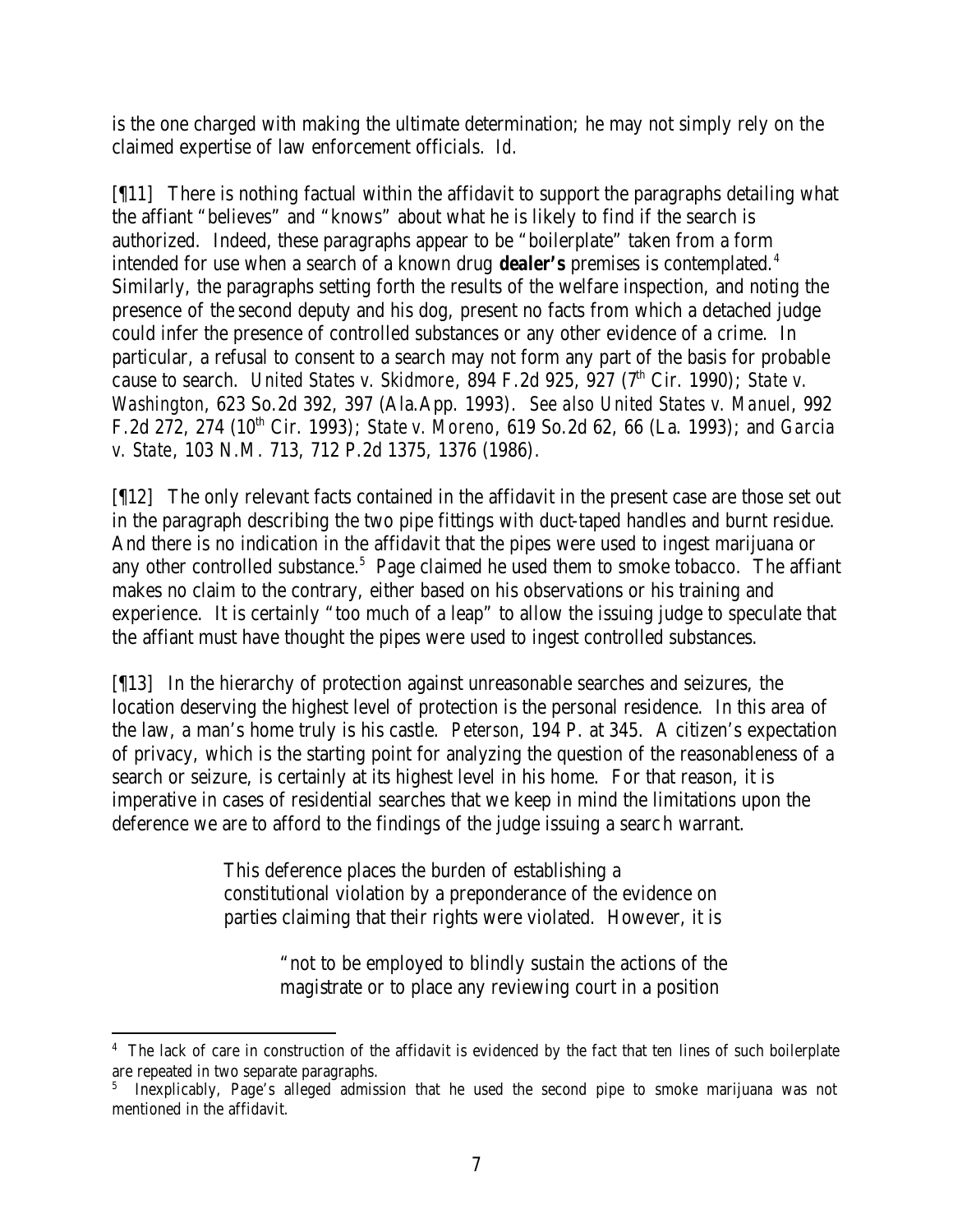that it may refuse to examine the factual basis for such issuance. To refuse or to fail to do so could result in serious erosion of one of our most valuable constitutional rights, and unless there is factual basis for determination of probable cause this court would be evading its responsibility by failing to declare this to be the case."

*Cordova*, 2002 WY 96, ¶ 11, 33 P.3d at 148 (*quoting Smith v. State*, 557 P.2d 130, 133 (Wyo. 1976)).

[¶14] When the search warrant was issued in this case, the issuing judge knew only that the affiant had located in the residence two duct-taped pipe fittings with burnt residue that the owner claimed were used to smoke tobacco. Under an objective test, that is simply too little information to justify the sweeping assertions made by the affiant and relied upon by the judge in issuing the warrant. In his affidavit, the affiant does not even claim that the pipes did not smell like they had been used to smoke tobacco, or that they smelled like they had been used to smoke marijuana, or that they resembled other homemade instruments used to smoke marijuana. The gap from fact to inference was simply too great for the warrant to have been issued in this case.

[¶15] We must assume that, had this issue been raised in the district court by defense counsel, the district court judge would have applied the same law and would have reached the same conclusion that we have reached. A motion to suppress the evidence obtained as a result of the search, including Page's later admission, would have been granted, leaving the State with no evidence with which to prosecute Page. Given the fact that the State's entire case rested on this evidence, no reasonable attorney would have foregone the opportunity to test the search warrant via a motion to suppress. Page was clearly prejudiced by counsel's failure in that regard. Page received ineffective assistance of counsel.

### **GOOD FAITH EXCEPTION**

[¶16] Near the end of its brief, the State opines that "[e]ven if the affidavit were deemed deficient, the search of Appellant's house and the seizure of the evidence in question can be sustained under the 'good faith' rule set out in *United States v. Leon*, 468 U.S. 897 (1984)." The State then goes on to describe how in *United States v. Leon*, 468 U.S. 897, 920, 104 S.Ct. 3405, 82 L.Ed.2d 677 (1984), the United States Supreme Court fashioned a good faith exception to the exclusionary rule whereby, if an officer relies in good faith upon a search warrant, the fruits of the search will not be suppressed just because the warrant is later determined to have been invalid. While we acknowledge the existence of this exception under the Fourth Amendment, we have never been called upon to determine whether the same exception should be recognized under Wyo. Const. art 1, § 4. The